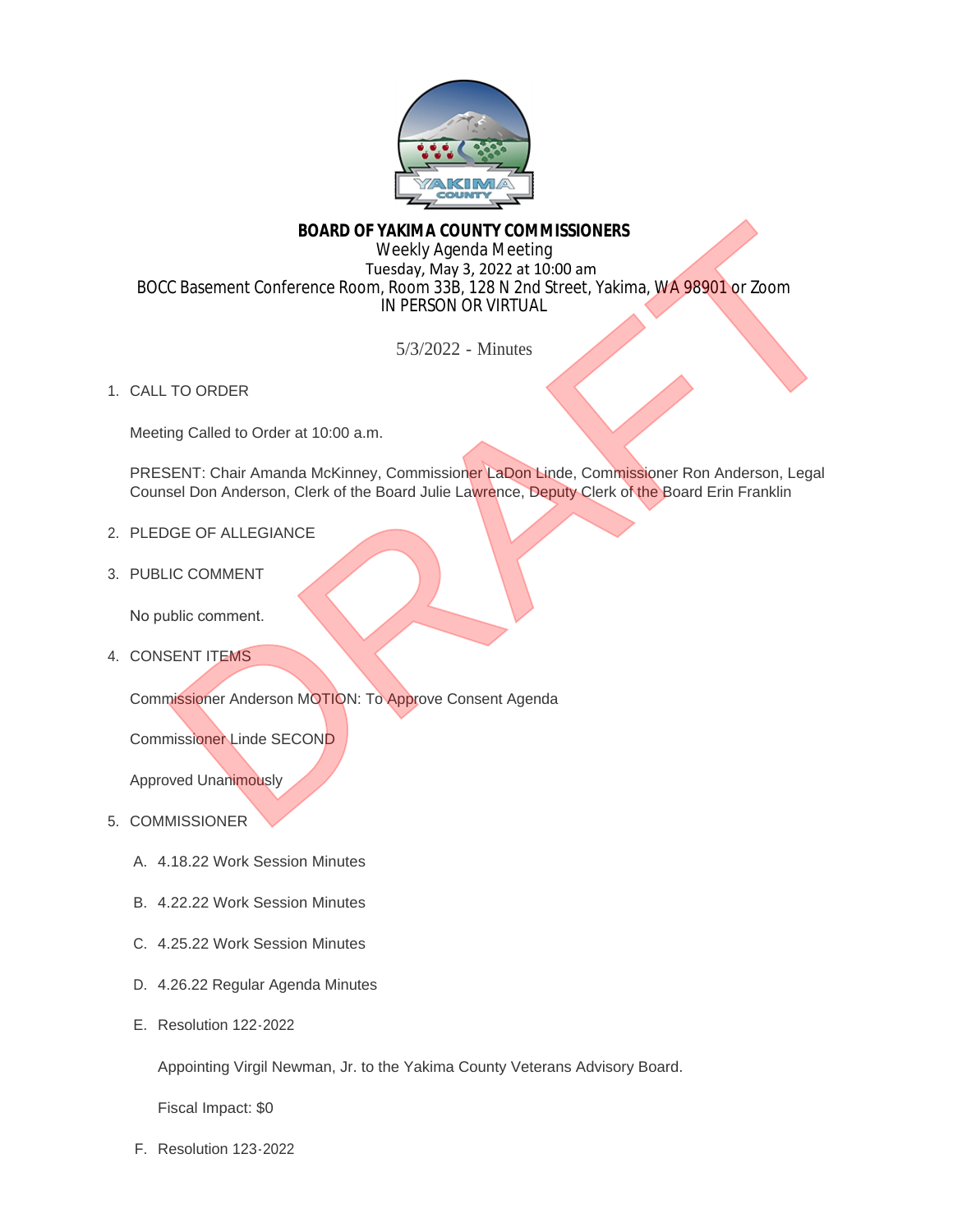Appointing Curtis Thorne to the Yakima County Veterans Advisory Board.

Fiscal Impact: \$0

G. Resolution 124-2022

Appointing Thomas Dittmar to the Yakima County Veterans Advisory Board.

Fiscal Impact: \$0

H. Resolution 125-2022

Additions/Deletions to Budgeted Positions in Department 220 (Sheriff's Office) and Fund 105 (YSO Special Operations, Sheriff's Office).

Fiscal Impact: There is No Difference in the Budgeted Amounts for the Positions, with the Exception of Position No. 020-11, which has a Difference of \$20,042.00 Fiscal Impact: \$0<br>
Resolution 125-2022<br>
deditions/Deletions to Budgeted Positions in Department 220 (Sheriff's Office) and Fund 105 (YSO<br>
Dependial Operations, Sherif's Office).<br>
Tiscal Impact: There is No Difference in th

- 6. COUNTY ROADS
	- Resolution 126-2022 A.

Making Findings and Determination to Declare Police Vehicles 60733 and 60742 as Surplus and Approve Sale of these Vehicles to the City of Mabton Police Department.

Fiscal Impact: Yakima County to receive payment in the amount of \$6,700.

## FACILITIES SERVICES 7.

A. Agreement 145-2022

Agreement with M.G. Wagner Co. Inc. for the Yakima County Jail Annex Reroof Project PW22222-V.

Fiscal Impact: \$218,990.18

- 8. HUMAN RESOURCES
	- A. Agreement 133-2022

Memorandum of Agreement between Yakima County Board of County Commissioners and Independent Local No.1, covering County Roads Department Maintenance and Operations, Construction and ER&R, and Public Services Utility Employees, regarding Amendment to Article 8 - Wages, to Reflect a 5% General Increase for Bargaining Unit Employees, which will Replace the Current (2021-2022) Pay Plan and will be Effective May 1, 2022.

Fiscal Impact: See Exhibit B

B. Agreement 134-2022

Memorandum of Agreement between Yakima County Board of County Commissioners, Yakima County Technology Services, and Teamsters Local Union No. 760, Representing Technology Services Employees, regarding Amendment to Article 20 - Salaries, to Reflect a 5% General Increase for Bargaining Unit Employees, which will Replace the Current (2021-2022) Pay Plan and will be Effective May 1, 2022.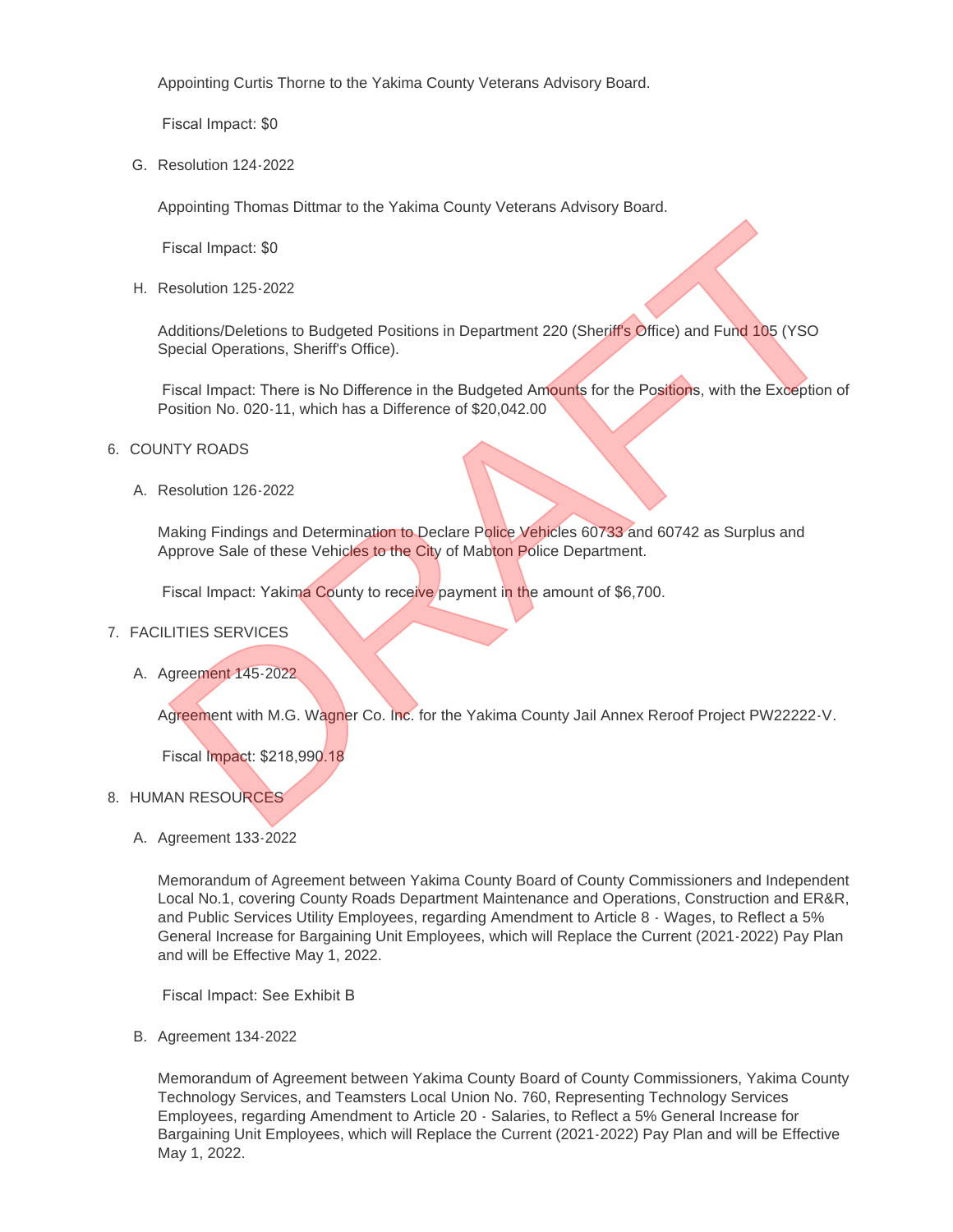Fiscal Impact: See Exhibit B

C. Agreement 135-2022

Memorandum of Agreement between Yakima County Board of County Commissioners, the Department of Security, and Teamsters Local Union No. 760, Representing Department of Security Employees, regarding Amendment to Article 31 - Salaries, to Reflect a 5% General Increase for Bargaining Unit Employees, which will Replace the Current (2021-2022) Pay Plan and will be Effective May 1, 2022.

Fiscal Impact: See Exhibit B

D. Agreement 136-2022

Memorandum of Agreement between Yakima County Board of County Commissioners and Council 2, Washington State Council of County and City Employees, Representing Locals 87, 87P, and 87PS, regarding Amendment to Article 10 - Wages, to Reflect a 5% General Increase for Bargaining Unit Employees, which will Replace the Current (2021-2022) Pay Plan and will be Effective May 1, 2022.

Fiscal Impact: See Exhibit A

E. Agreement 137-2022

Memorandum of Agreement between Yakima County Board of County Commissioners and Yakima County Public Services Department Clerical, Technical, and Professional Employees Group, regarding Amendment to Article 10 - Wages, to Reflect a 5% General Increase for Bargaining Unit Employees, which will Replace the Current (2021-2022) Pay Plan and will be Effective May 1, 2022.

Fiscal Impact: See Exhibit A

Agreement 138-2022 F.

Memorandum of Agreement between Yakima County Board of County Commissioners, Yakima County Solid Waste, and Teamsters Local Union No. 760, Representing Solid Waste Employees, regarding Amendment to Article 28 - Salaries, to Reflect a 5% General Increase for Bargaining Unit Employees, which will Replace the Current (2021-2022) Pay Plan and will be Effective May 1, 2022. Effective May 1, 2022.<br>
Fiscal Impact: See Exhibit B<br>
Sigmenter 1992. The Council of County Board of County Commissioners and Council 2,<br>
1992.<br>
Alemonrandum of Agreement between Yakima County Board of County Commissioners

Fiscal Impact: See Exhibit A

G. Agreement 139-2022

Memorandum of Agreement between Yakima County Board of County Commissioners, the Yakima County Sheriff, and Teamsters Local Union No. 760, Representing Office Clerical, Dispatch, and Program Specialist (Animal Control), regarding Amendment to Article 31 - Salaries, to Reflect a 5% General Increase for Bargaining Unit Employees, which will Replace the Current (2021-2022) Pay Plan and will be Effective May 1, 2022.

Fiscal Impact: See Exhibit B

H. Agreement 140-2022

Memorandum of Agreement between Yakima County Board of County Commissioners, the Yakima County Clerk's Office, and Teamsters Local Union No. 760, Representing Clerk's Office Supervisory Employees, regarding Amendment to Article 20 - Salaries, to Reflect a 5% General Increase for Bargaining Unit Employees, which will Replace the Current (2021-2022) Pay Plan and will be Effective May 1, 2022.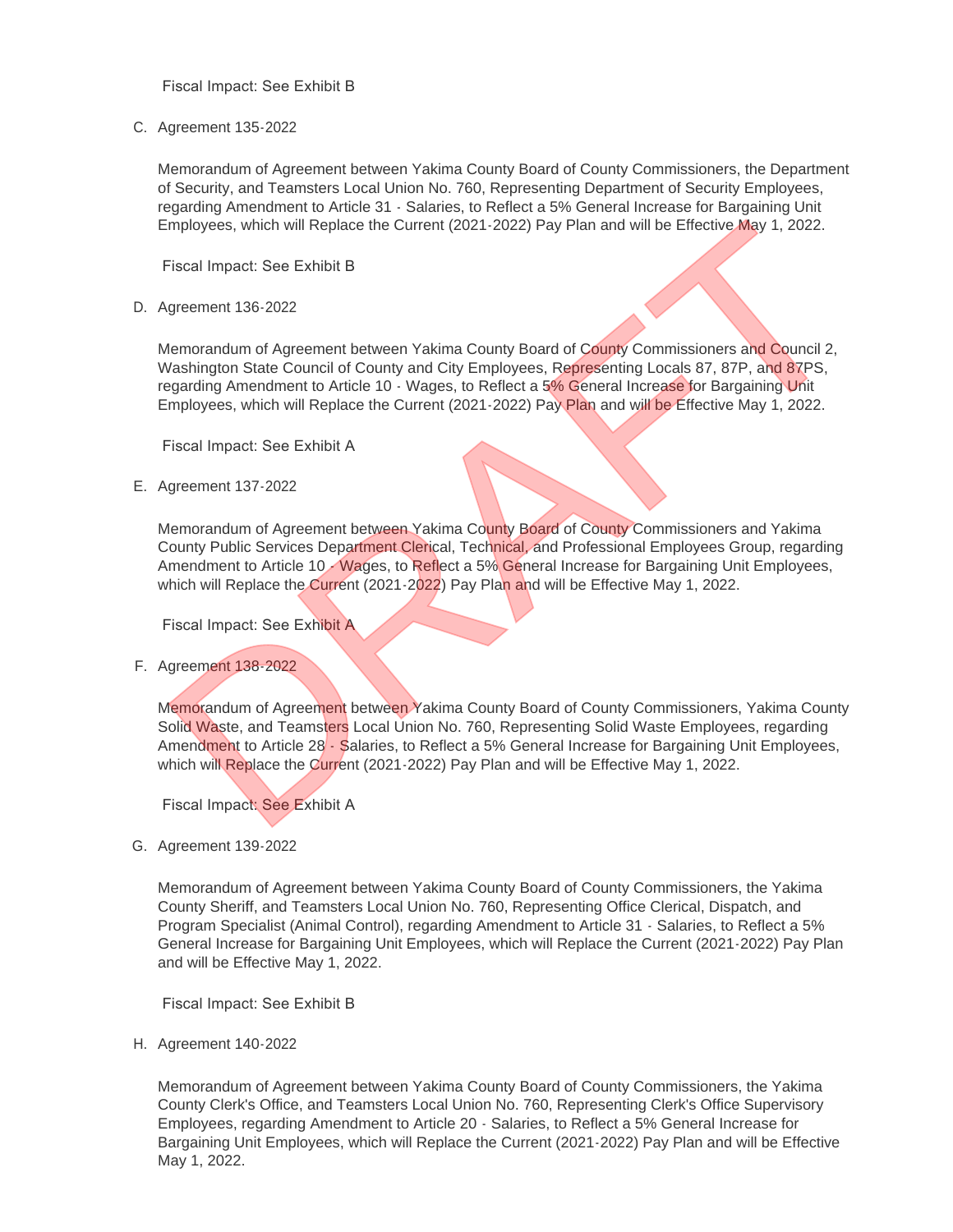Fiscal Impact: See Exhibit A

Agreement 141-2022 I.

Memorandum of Agreement between Yakima County Board of County Commissioners, the Yakima County Clerk's Office, and Teamsters Local Union No. 760, Representing Clerk's Office Non-Supervisory Employees, regarding Amendment to Article 20 - Salaries, to Reflect a 5% General Increase for Bargaining Unit Employees, which will Replace the Current (2021-2022) Pay Plan and will be Effective May 1, 2022.

Fiscal Impact: See Exhibit A

Agreement 142-2022 J.

Memorandum of Agreement between Yakima County Board of County Commissioners, the Yakima County Department of Corrections, and Teamsters Local Union No. 760, Representing Department of Corrections Office Clerical and Supervisors, regarding Amendment to Article 31 - Salaries, to Reflect a 5% General Increase for Bargaining Unit Employees, which will Replace the Current (2021-2022) Pay Plan and will be Effective May 1, 2022. States of Barganing Unit Employees, which will Replace the Current (2021-2022) Pay Deliver and a specific discussion of Agreement between Yakima County Board of County Commissioners, the Yakima de Effective May 1, 2022.<br>
F

Fiscal Impact: See Exhibit B

- 9. HUMAN SERVICES
	- A. Agreement 124-2022

Modification to Agreement with Yakima Neighborhood Health Services to Correct Budget Line Item for Supplies.

Fiscal Impact: Budget line item for supplies is corrected to \$500. Contract value remains the same at \$34,300.

B. Agreement 143-2022

Agreement with Northwest Community Action Center to Assist Eligible Households Applying for Emergency Rental Assistance.

Fiscal Impact: \$37,500 - grant from U.S. Department of the Treasury.

## 10. PUBLIC SERVICES

A. Agreement 144-2022

Amendment #5 to the Purchase Agreement with General Pacific for an Automated Water Metering System - Phase 2.

 Fiscal Impact: Amendment increases contract sum from \$156,073 to \$195,000. Costs for gateway and meter replacement will be paid by system reserves. Costs for new meter installations will be reimbursed by property owner.

- SHERIFF 11.
	- Resolution 127-2022 A.